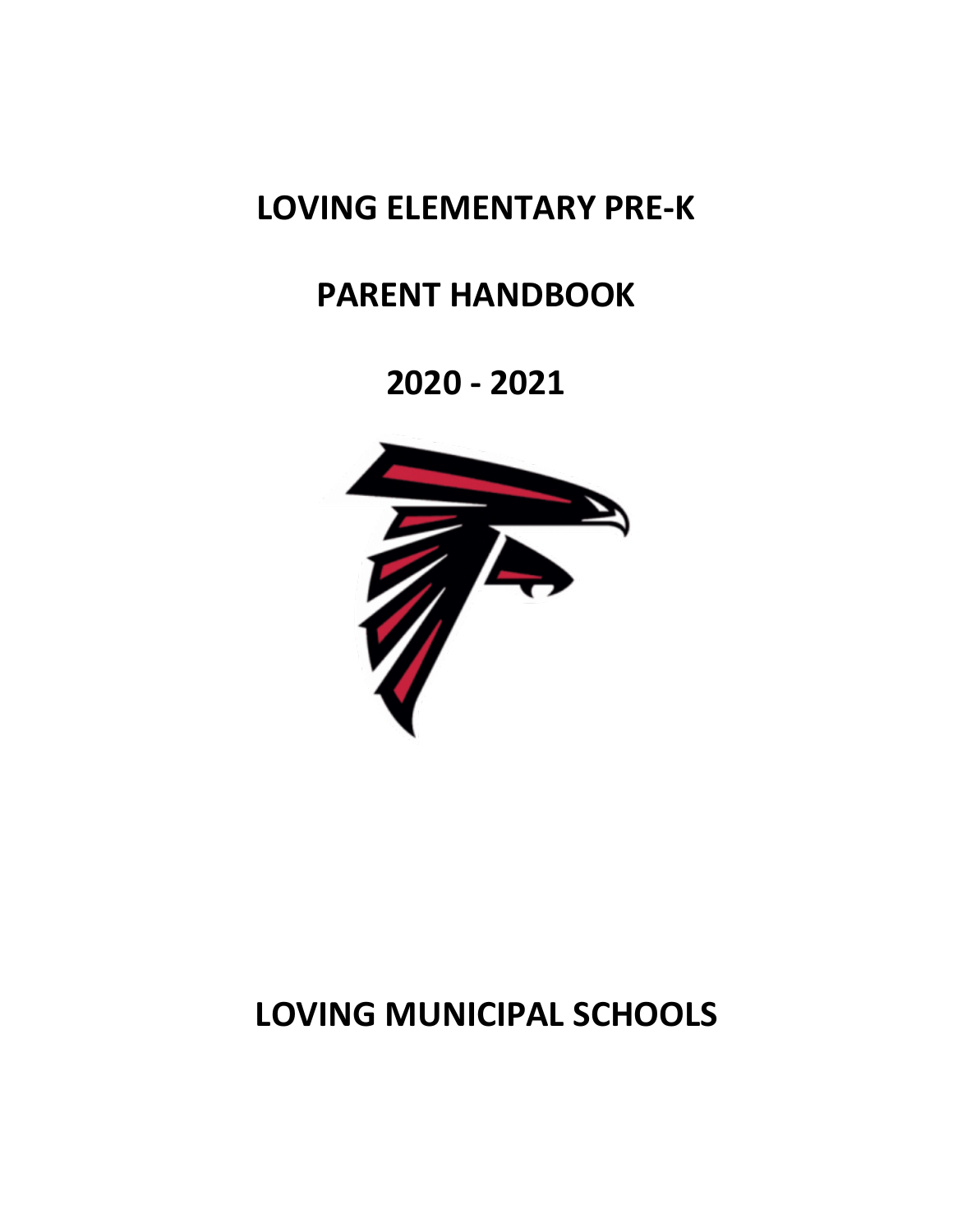Dear Parents,

Welcome to the Loving Municipal Schools PreK program for the 2020 - 2021 school year! It is with great excitement that we embark on this adventure together. We are delighted that you have enrolled your child in our early childhood program.

Our purposes are twofold:

1. To prepare your child so that he or she will start Kindergarten ready to learn

2. To involve you through home visits, parent conferences, and trainings so that you will learn how to help your child to become a successful, lifelong learner. The program is designed to meet the developmental needs of young children, including social, emotional, physical and cognitive needs. It is aligned with the New Mexico PreK Program Standards and Learning Outcomes.

 Our PreK program is held four days a week (Monday-Thursday). Students will attend full day either Monday/Tuesday or Wednesday/Thursday. The PreK calendar indicates the dates for home visits, parent evenings, parent-teacher conferences, and continuation.

Your child will receive free breakfast and lunch daily. We look forward to working with you and your child this year.

Sincerely,

Katrina Chaffin Principal & PreK Coordinator

#### **Loving Municipal Schools PreK Program**

 The mission of the Loving Municipal Schools PreK Program is to prepare children for Kindergarten and for lifelong learning.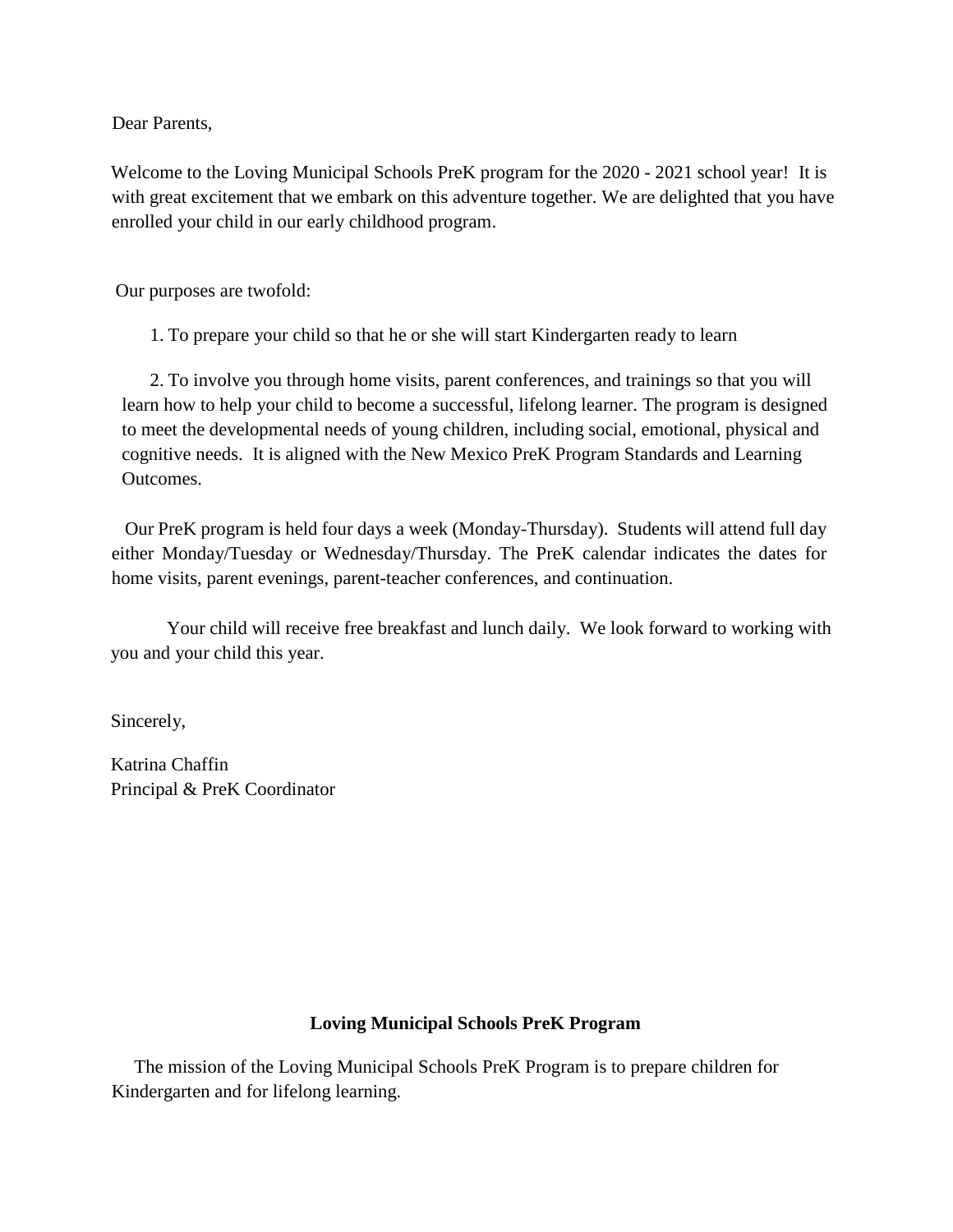We will achieve our mission in the following ways:

- 1. We will address the following essential knowledge and skills for young children:
	- a. Health and physical well-being
	- b. Reading readiness
	- c. Writing readiness
	- d. Numeracy readiness
	- e. Aesthetic awareness, creativity and problem solving
	- f. Scientific and conceptual understanding
	- g. Self, attitudes, learning, family and community.
- 2. We will involve families in our program in three ways:
	- a. Home visits
	- b. Parent conferences
	- c. Parent trainings.
- 3. We will transition the children into Kindergarten as follows:
	- a. Preparation of a comprehensive portfolio for each child
	- b. Transition visits for PreK children and their parents
	- c. Participate in activities at Loving Elementary.

#### **Developmentally Appropriate Classroom Practices (DAP) & Curriculum Model**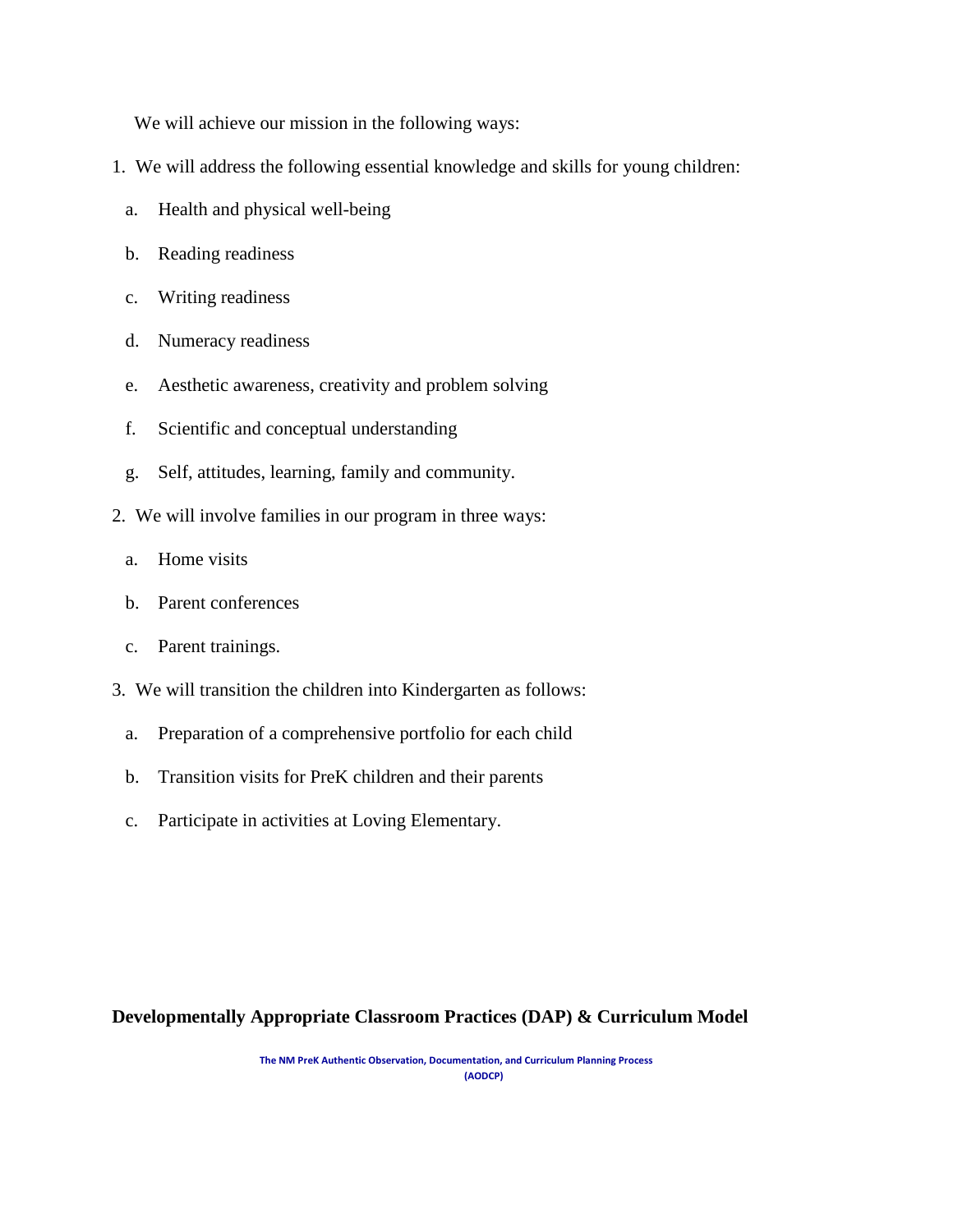

Loving Elementary PreK follows the above process in order to provide developmentally appropriate practices, which requires all teaching practices to be appropriate to the children's age and developmental level, viewing them as unique individuals, and responsive to the social and cultural contexts in which they live. (NAEYC, 2009) Children in our PreK program benefit from planned, teacher-guided, interactive small-group and large-group experiences. It is vital for the early childhood settings to provide opportunities for high-level meaningful play and for the teachers to actively support children's progress toward such play. The teacher will use of a variety of approaches and strategies to support children's interest and ability. Learning is embedded in play, routines, and interest areas. Our program incorporates the use of themes that are of interest to the student in this area. All content areas (math, science, social studies, language arts) are incorporated into these themes, which are also guided by incorporating the New Mexico PreK Early Learning guidelines. The teacher then adapts the curriculum to meet the needs of each incoming group of students to promote optimal learning and development.

#### **Loving Elementary PreK Program**

#### **SUMMARY OF PROGRAMS, STUDENT SERVICES, AND POLICIES**

#### **Recruitment: How do you let parents know about PreK at Loving Elementary?**

Thanks to the New Mexico PreK grant initiative, we are in our second year of providing PreK classes for 4-year-old children in the Loving community. We provide information about our program to all populations throughout our village. We do not discriminate when selecting student participants based on race, ethnicity, religion, national origin nor any other unique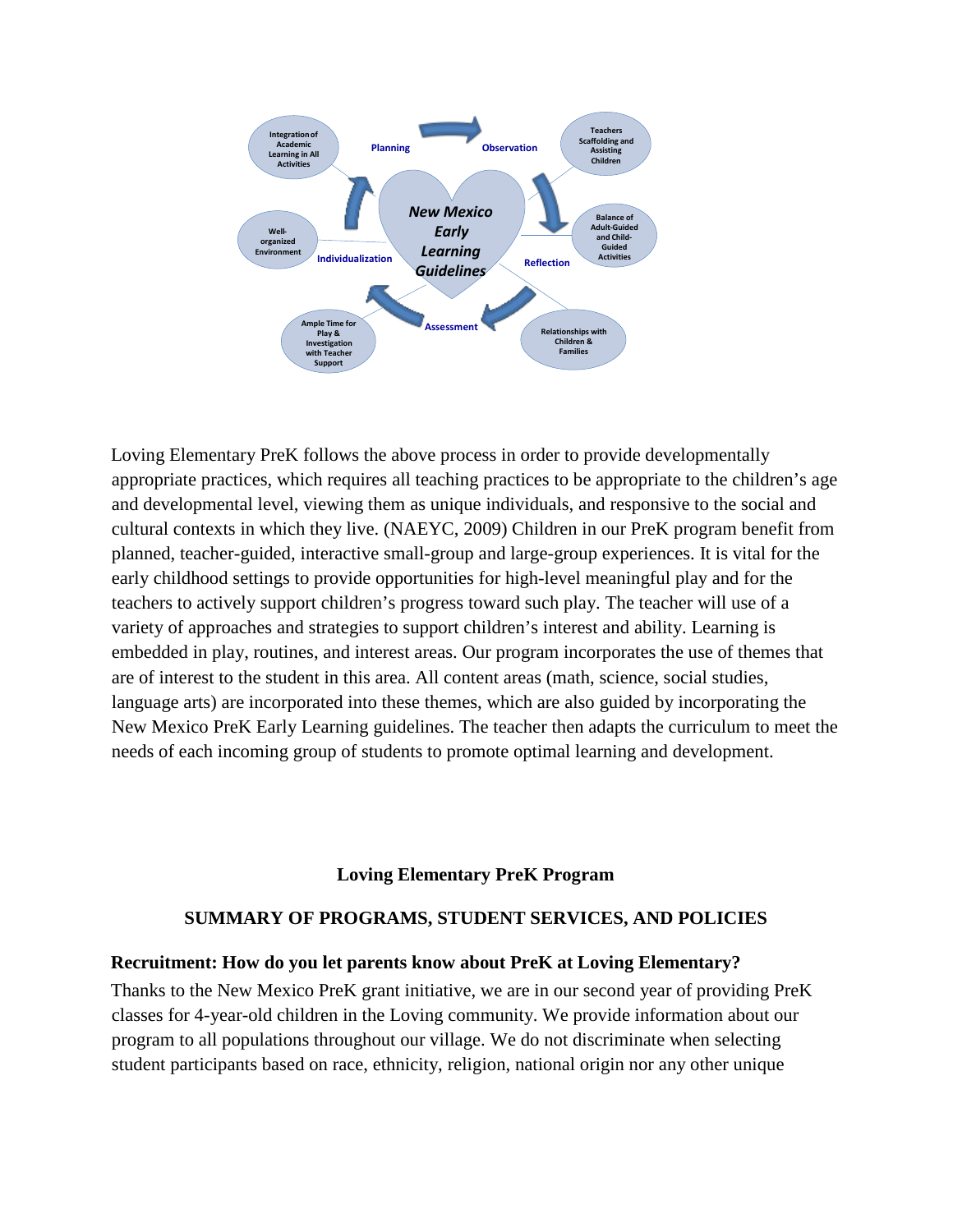demographics of which our community's children represent. Students must, however, live in the attendance zone of Loving Elementary School.

Loving Elementary School notifies the community of openings for our PreK program in a variety of methods that include:

- Notification is posted and found on our school website [www.lovingschools.com](http://www.lovingschools.com/)
- Flyers posted at the post office, local bank and other local businesses
- Information posted on our school and district Facebook pages
- Flyers sent home to all students: kindergarten through  $5<sup>th</sup>$  grade
- A robotic call is sent out to all students in Loving Municipal Schools

Flyers, social media, and our school web site continue to post PreK information throughout the year. In addition, parents interested may call our office between the hours of 7:30 am – 4:00 pm, Monday – Thursday at (575) 745-2071.

Collaboration efforts between Loving PreK and other local early learning providers ensure children receive the educational services to meet their needs. Eddy County Head Start and CARC, along with other private day care centers share the responsibility of locating age appropriate children in our community for participation in an effective early learning educational program.

As a reminder, students cannot participate in New Mexico PreK at Loving Elementary and be served in any additional programs funded by CYFD PreK. Please check with the school's personnel if you have any questions pertaining to this topic.

## **Eligibility – How old does my child have to be to qualify for the PreK program at Loving Elementary?**

## PreK

All children served must have reached their fourth  $(4<sup>th</sup>)$  birthday before September 1 of the current calendar year.

All children must also live in the attendance zone of Loving Elementary.

Loving Elementary hosts Child Find events throughout the year to support parents on identifying any suspected delays with their child. Contact us at (575) 745-2071 for additional information or to make an appointment for your child during our next Child Find event.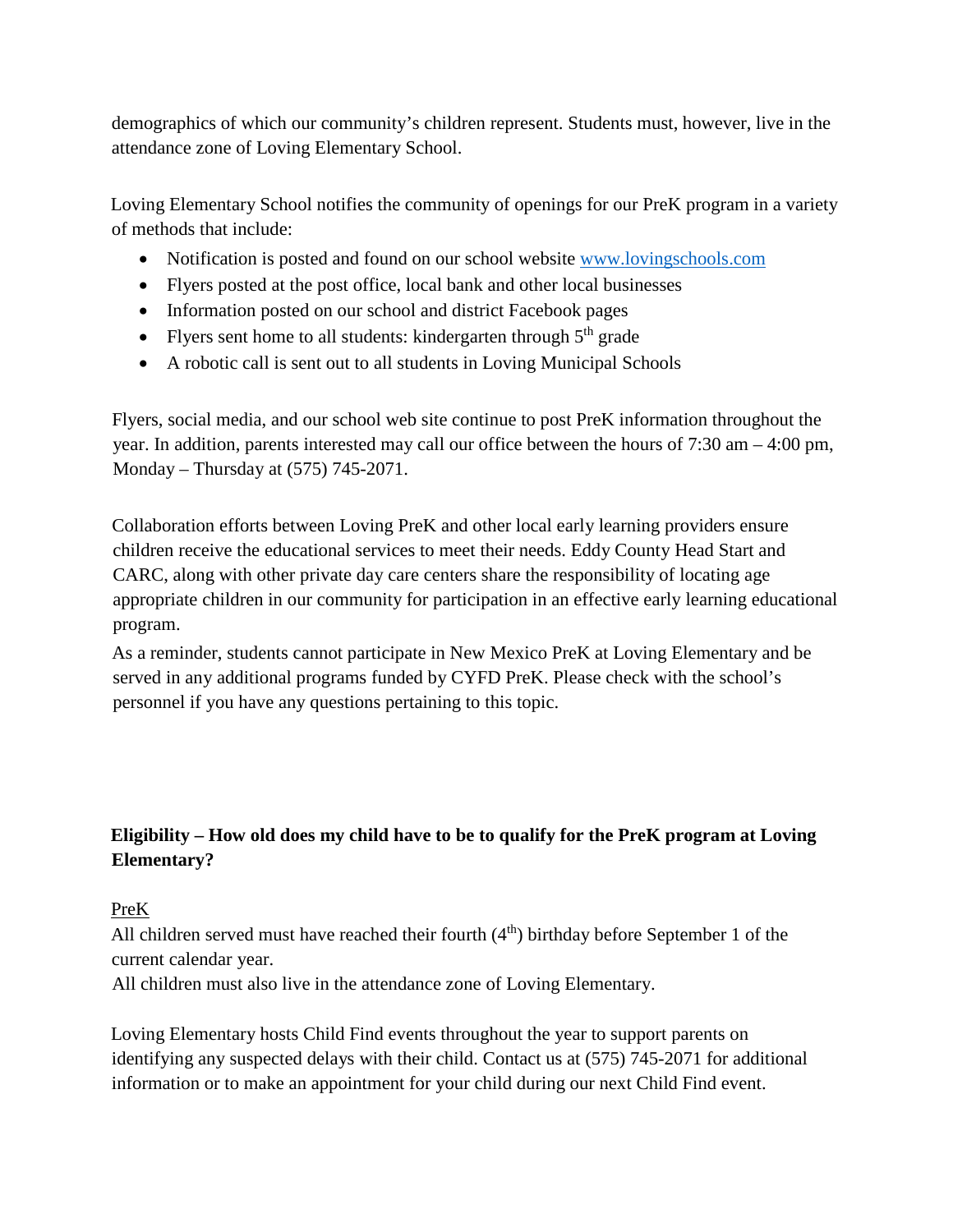## **Enrollment: How do I get my child signed up for PreK at Loving Elementary?**

Applications for enrollment are accepted at any time throughout the school year. Call or visit our school office for detailed information. Parents may visit the school office to pick up a school enrollment packet. Bring it back to the office along with the child's birth certificate, current immunization records, proof of residence (utility bill, rental agreement, mortgage statement, bank statement, etc.), and social security card.

Loving Elementary pre-registration is typically held in March for our Pre-K and Kindergarten programs.

Enrollment of NM Pre-K is determined by the number of students obtained during our registration process.

- 1) If the number of registrants is less than the allotted number of PreK slots available on the last day of May, and thereafter, then all registrants are enrolled and assigned a teacher and a session. Registrations for enrollment are accepted until all slots are filled. A waiting list is then started for any additional inquiries and registrants.
- 2) Slots vacated during the school year are filled with students from the waiting list data base maintained by administration at the school site.

#### **Attendance: What if my child is absent from school?**

A definite relationship exists between success in school and good attendance. Therefore, it is very important that your child is in school every day unless they are ill or other special circumstances exist.

PreK students are required to follow the Loving Municipal Schools attendance requirement that requires parents to call the secretary and inform of student's absence. If absence is more than three days, parents are required to provide a doctor's note. Attendance is taken daily and input into the student database on STARS.

Your child will be learning and developing the skills essential for success in school. It is **imperative** that your child attends PreK regularly on a daily basis in order to learn skills, to gain knowledge, to develop self-discipline, and to become ready for Kindergarten. Any PreK child who has missed 10 consecutive days without contacting the school or the teacher will be dropped from the program. We will contact the parents of the next child on the PreK waiting list and invite that child to fill the vacated spot. Once the process is complete, the child who was dropped will go on to the bottom of the waiting list if he/she desires to return to the program.

Loving Elementary will work in partnership with parents or guardians to prevent a child to be dropped from our PreK program. School personnel will schedule family meetings when concerns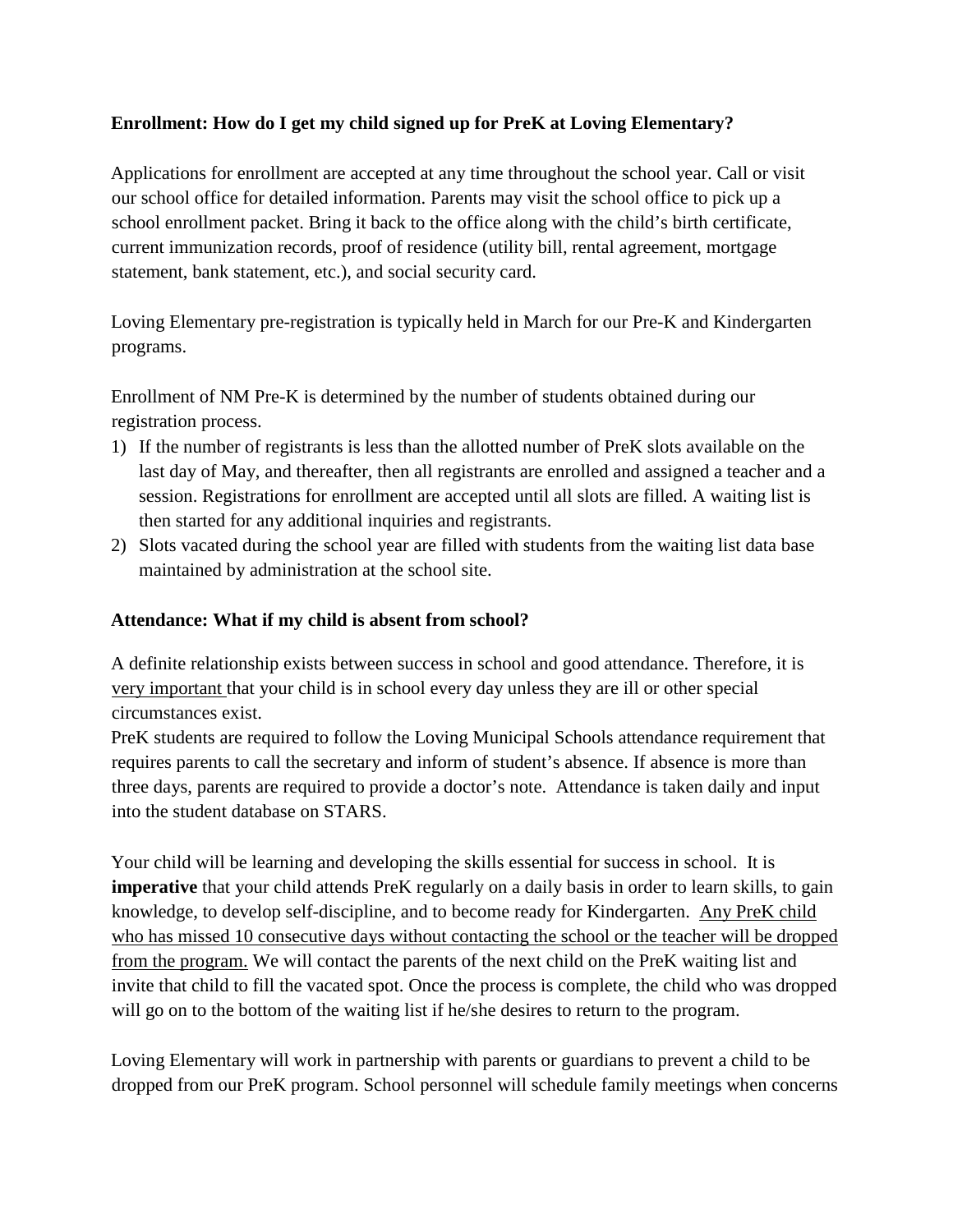arise regarding student attendance. An Attendance Plan will be developed and resources provided to assist the family in getting the child to return to school consistently.

## **Medications at School**

The following are the guidelines for medication administration by the school nurse or her designee.

Medication will only be allowed at school when a failure to take medication could jeopardize the student's health and/or educational abilities. Medication should be limited to students with longterm chronic illness or disability. Any other type of medication should be given by the parents, either before or after school hours. If a student must take a medication at school, the following are required:

- 1. Parent or guardian must provide a completed Physician Order and Medication Authorization Form, or appropriate chronic illness action plan (allergy, asthma, cardiac, diabetes, or seizure) signed by the child's doctor before medication can be administered.
- 2. Medication brought to school must be in a container labeled by the pharmacy or the doctor, including the date of the prescription.
- 3. No over the counter medications are allowed at school without a Physician Order and Medication Authorization Form completed by the child's doctor and returned.
- 4. At the end of the school year, parents/guardians should pick up medications. Medications not picked up will be properly disposed of.
- 5. A new Physician Order and Medication Authorization or Action Plan must be completed each year.

## **PreK School Hours: What time are the daily sessions?**

Monday/Tuesday 7:45 am – 2:15 pm Wednesday/Thursday 7:45 am – 2:15 pm Students attend their 2 days a week unless otherwise noted on the calendar.

## **Dismissal during School Hours: What if I need to pick up my child before class is over?**

We are very concerned about the safety of our children. It is school policy that children can only be dismissed from school early when a parent or authorized adult picks them up. Students will only be released to an adult listed on their Pickup Verification Form and signed out at the school office. We **will** ask for photo ID to verify.

## **Visitors: What if I want to visit my child at school?**

Due to Covid-19 best practices, we are not allowing any visitors in the building at this time. Once we open up fully, we will welcome visitors at that time.

We welcome parents to our school as you are an important part of the educational process! To ensure the safety of the children and staff, **EVERY** visitor must sign in at the Loving Elementary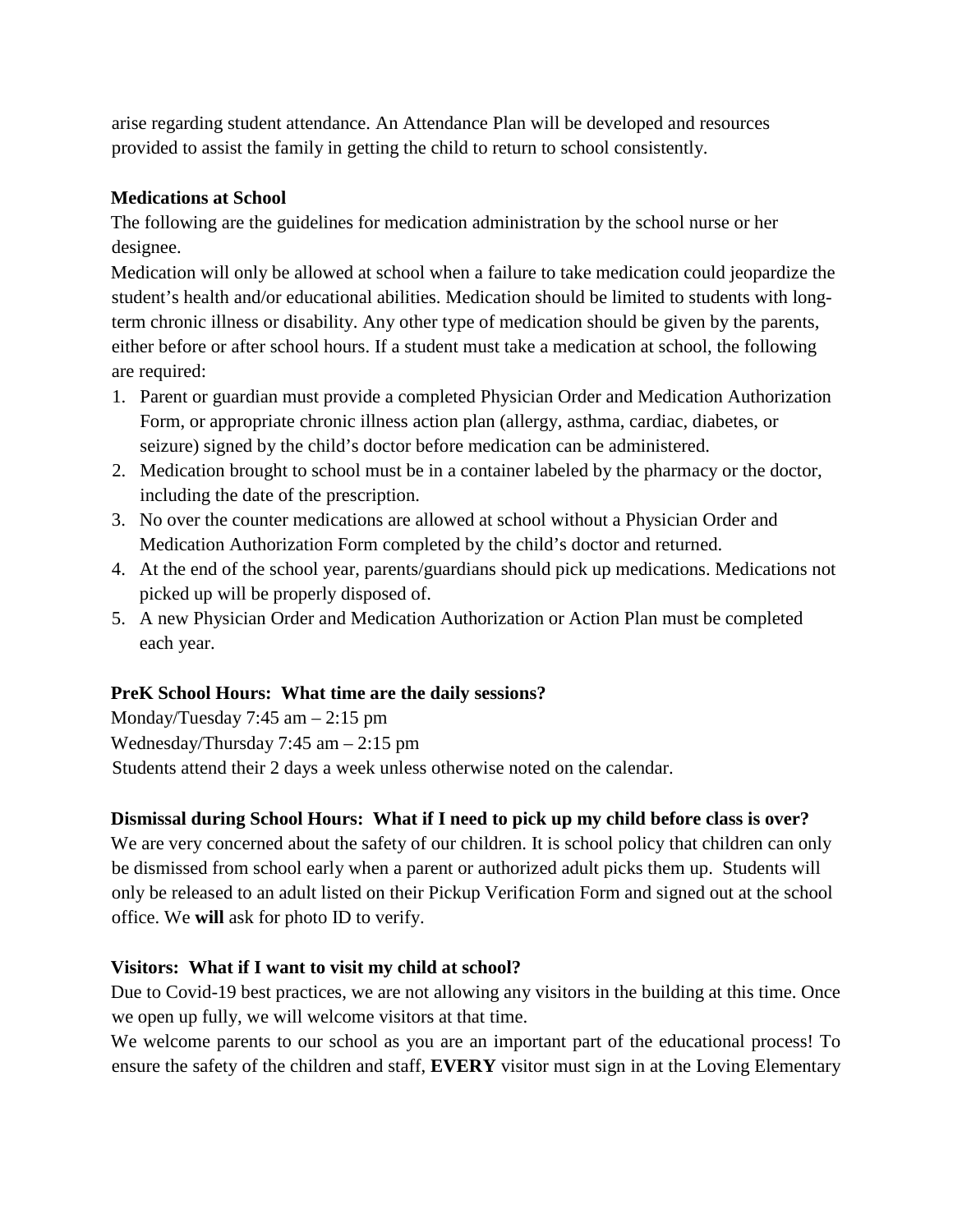School Office. There are **NO EXCEPTIONS**! Please wear a Visitor's Pass. Unless it is a special event, all visits will be limited to 15 minutes without prior approval from the principal.

#### **Screenings: Will my child be screened during the PreK program?**

Due to Covid-19 protocols, every child will have their temperature checked upon arrival and asked health questions.

Children will be screened for dental and physical health, including vision and hearing. They will also be screened in the areas of fine and gross motor skills, speech-language skills, and cognitive and social-emotional development as part of district Child Find activities, which are scheduled during home visits and before PreK begins. Screenings will be administered to students during school hours to those who are enrolled after school begins. Results will be shared with parents during parent/teacher conference.

## **Food Services: Will my child be served a meal at school?**

PreK children will receive a daily, free breakfast and lunch (dependent on which session they attend). Breakfast, snacks, and lunches will follow U.S. Department of Agriculture nutrition guidelines for school meals. If accommodations are needed, i.e. allergies to foods, a written doctor's note must be provided.

## **Assessment: How will my child be assessed in PreK?**

As per the Public Education Department requirements for PreK programs, children will be assessed three times per year using the New Mexico PreK Learning Outcomes Observation Tool and three times per year we will complete a Focused Portfolio assessment. These assessments will help us to track your child's progress over the PreK year in language, literacy, math, science, initiative, social relationships, creativity, movement, and music.

In addition, the Public Education Department will conduct assessments of the program components and effectiveness, and your child may participate in assessments conducted by outside agencies contracted with the Public Education Department**.**

## **Field Trips: Will there be any field trips?**

At this time, no field trips are allowed due to Covid-19. They may lift that ban later during the year.

The PreK Program may schedule field trips during the school year as extensions of the curriculum. Parent permission is required for any child to participate in a field trip. Parents will be encouraged to accompany their children on these outings as official chaperones. A child does not have to return from the field trip with his/her class as long as the Parent Release Form has been filled out and is on file with the PreK teacher who is the field trip sponsor.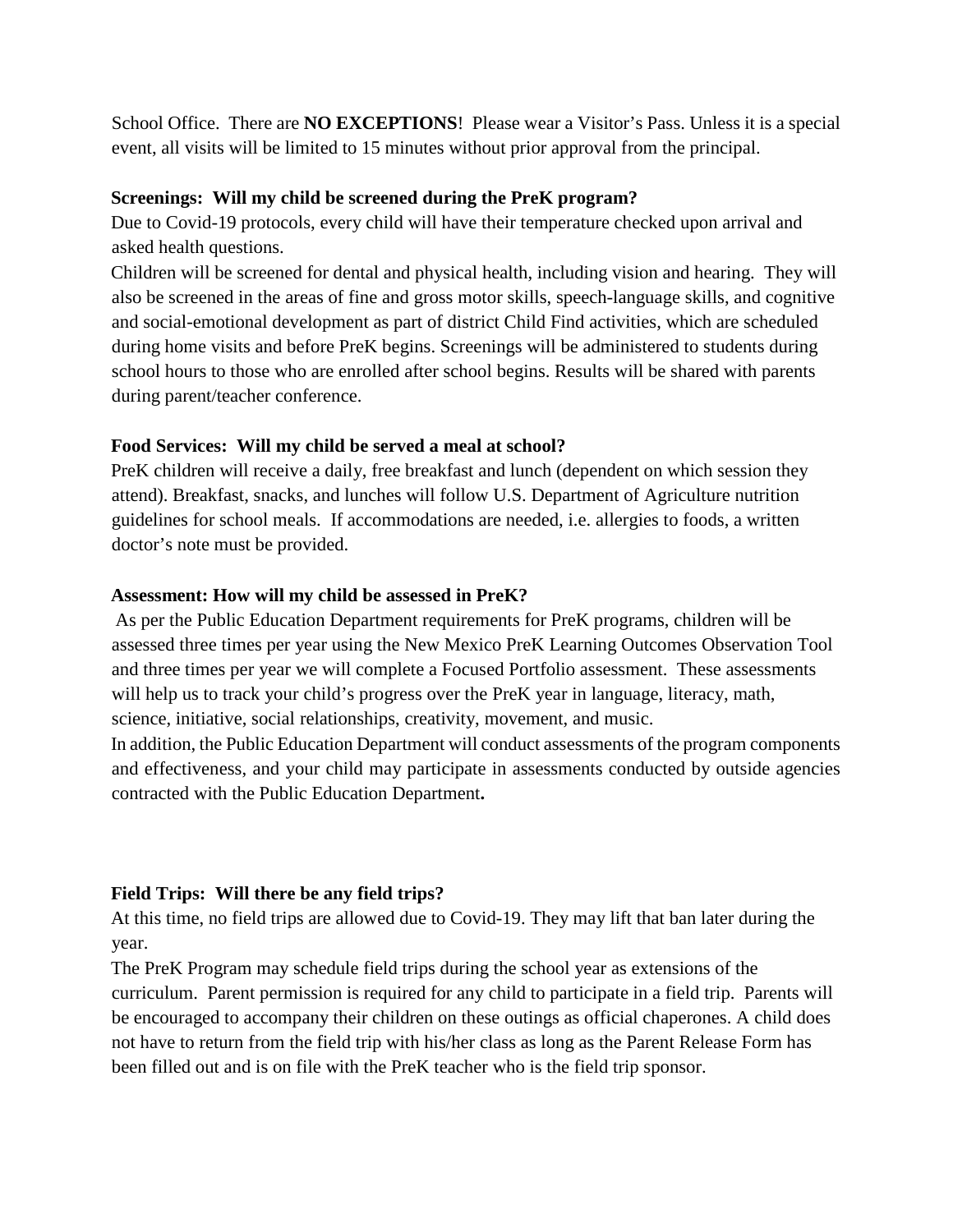#### **Lost Articles: What if my child loses something at school?**

Please mark coats, hats, jackets, lunch boxes and all school supplies with your child's name. This will help us to return lost articles to your child. Lost items are kept in the Elementary School gym. Unclaimed items are donated to charitable organizations each year. Personal items such as toys, games, or electronic equipment are not permitted at the PreK without prior approval of the Principal or Teacher. These items will be taken from your child and must be picked up by you, the parent.

**In Case of Bad Weather**: Refer to student handbook

http://www.lovingschools.com/Elementary\_School

#### **Family Engagement Plan – How can I be a part of my child's learning?**

Loving Municipal Schools PreK will comply with the New Mexico PreK Program Standards approved by the Public Education Department and the New Mexico Child Development Board. Loving Elementary PreK will provide opportunities for parents to be meaningfully engaged in their 4-year old child's experience during the school day. Efforts to support our PreK parents with 90 hours or more for family engagement activities are outlined below.

#### **Parent Visits to the Classrooms**

Parents are welcomed to visit classrooms as desired. It is necessary for you to take into consideration, however, that situations where you need to talk extensively with the teacher be scheduled outside instructional time. All visitors are required to first sign in at our front office and get a visitors pass.

#### **Home Visits**

Each NM PreK teacher and assistant schedule visits to each individual child's home prior to the first day of school. Not only do the children and families get to the meet the teachers, but our teachers and parents are given the opportunity to learn any pertinent information for the design and development of instruction so children are set up for a successful school year. Any child entering NM PreK during the year will receive a home visit as well.

#### **Parent/Teacher Conferences**

Parent conferences with teachers are schedule close to the date that Authentic Observations are completed on all NM PreK children. Teachers will contact you to set up an appropriate time for the conferences The dates for the Parent/Teacher Conferences for the 2019-2020 school year are:

- October  $12 16$ , 2020
- February 15 18, 2020
- May  $17 21$ , 2020

#### **Parent Trainings**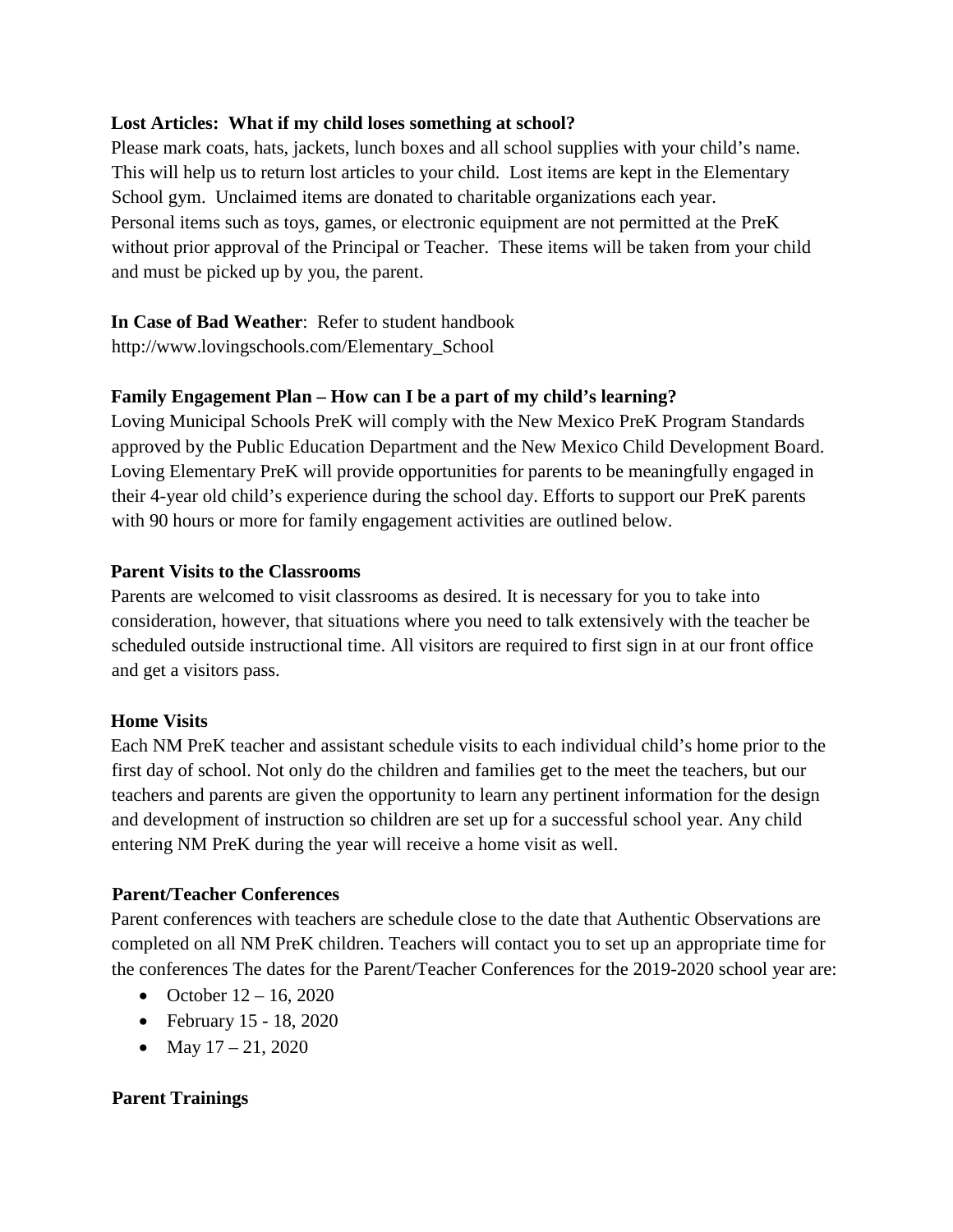Trainings may be held in person or by Zoom during this time that large groups are not allowed due to Covid-19. Topics for our Parent Engagement Events that have taken place include: What is assessment? Adventures in Reading Counting On – Math Fun STEM – Exploring science, technology, engineering and math Getting Ready for Kinder

**Calendar**: Please see the attached calendar for the PreK. In general, it follows a schedule similar to Loving Elementary School, other than a late start. Loving PreK will begin the on-site program on August 24, 2020 following home visits with parents during the weeks before the PreK program begins. The PreK staff may be required to attend state-mandated PreK trainings during the school year. Parents will be notified if staff will be out of district. The last day for PreK will be May 27, 2021.

#### **Transportation of Children: How will my child get to and from school?**

Children who attend Loving Elementary PreK are allowed to ride the bus if they live in a designated area. Transportation is only given for the morning. Parents **must** use the parking lot by the gym. DO NOT park in the bus lane/staff parking area to pick up or drop off your child.

#### **PreK Website**

Many additional parent resources are available on the New Mexico PreK website at <https://webnew.ped.state.nm.us/bureaus/literacy-humanities-early-childhood/new-mexico-prek/> . Parents will find an abundance of materials pertaining to child expected growth and development, ideas to create meaningful interactions with young children, and help if you need assistance finding what you need.

**Serving Children with Suspected Developmental Delays and/or Disabilities:** Loving Municipal Schools conducts Child Find universal screenings during April or within the first month of school at Loving Elementary PreK. Results of the screenings are provided to the parents of the children at Loving Elementary PreK.

If a screening finds areas of developmental concern, the child is referred, with written parent permission, to Loving Municipal Schools for an evaluation. A multidisciplinary team that includes the parent(s) meets to review the results of the evaluation. If the child meets criteria for eligibility under the Individuals with Disabilities Education Act, the team will write an Individual Education Program(IEP) for the child with the parent's input as well as the PreK instructor. The instructor contributes observations and class- room data. The IEP delineates the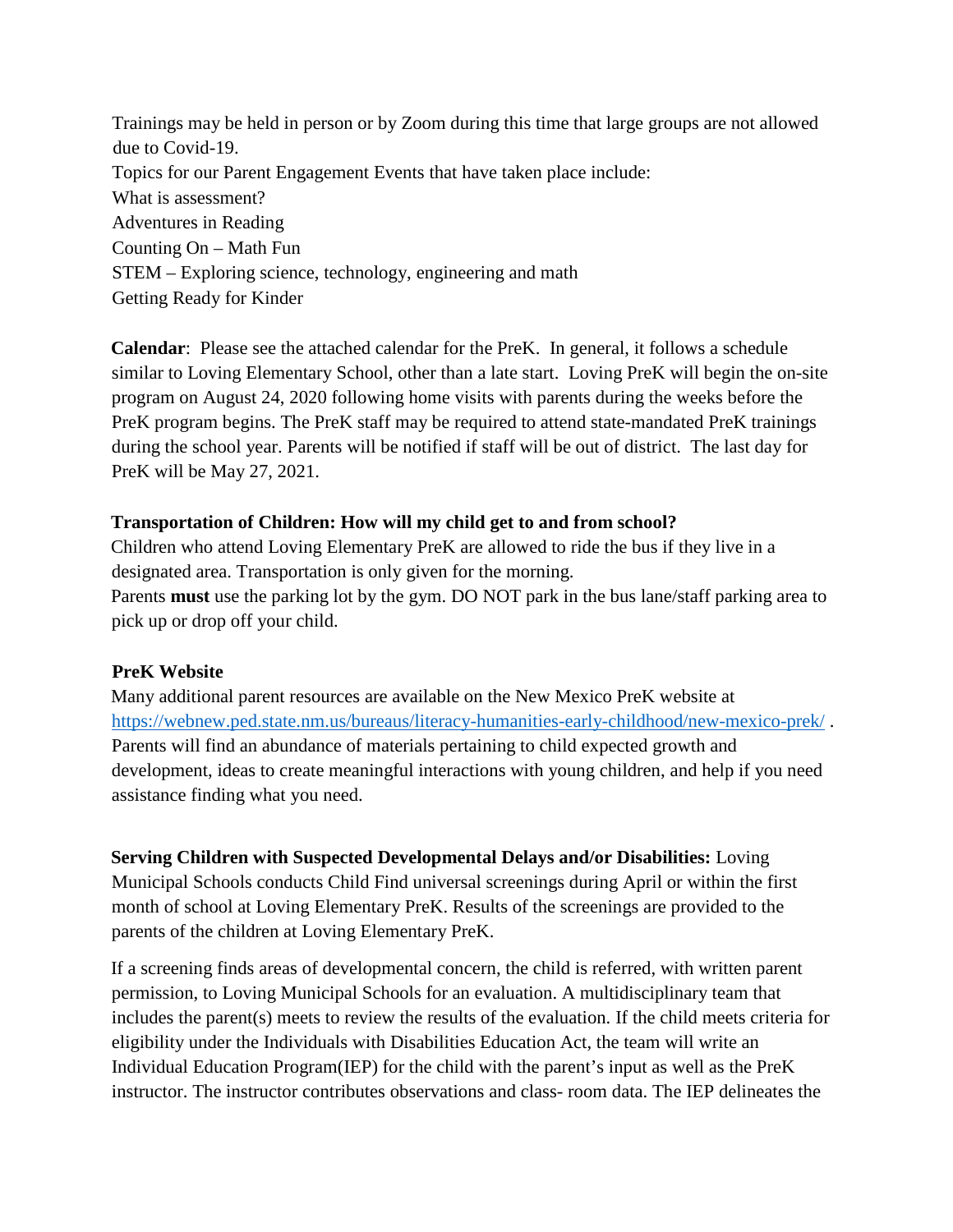level and setting for Special Education services. Services are provided within the school day by providers from the school district and parents are supported by the instructor and the Special Education teacher.

In some cases, children were identified with special needs prior to their entrance into Loving Elementary PreK. In that event, the multidisciplinary team, which includes the PreK and special education staff, meet to review the previously developed IEP and either implement or revise the plan as deemed appropriate for the child by the multidisciplinary team. The PreK teacher and special education staff meets weekly during Professional

Learning Communities (PLC) to discuss ways to implement child's goals in class, progress, and will give parent strategies to help the child at home. The Observational Assessment is completed within 30 days of a child's enrollment.

There is an open house for families and parents who are encouraged to visit the classroom. Student/staff ratios are closely monitored and follow State guidelines. Students with IEP's are funded by the district's Special Education Department and are not counted in the PreK funded enrollment. Staff is appropriately trained to meet the child's needs.

Records for students with IEP's are maintained confidential and modifications are written in lesson plans with the student's initials only.

Annual IEP meetings are held to provide input about the student's academic and social levels. Loving Municipal Schools provide all special education services as per policies approved by the Loving Municipal Schools Board of Education.

## **Transition Plan – How do I get my child ready to move on?**

## **We understand that changes can be scary for our little ones so we make every effort to prepare them for transitioning from home/daycare into PreK and from PreK into kindergarten.**

- $\checkmark$  March Early registration at Loving Elementary with community agencies participating, brochures provided to parents and questions answered, Kinder registration held, End of Year Child Find
- $\checkmark$  May Selection and teacher assignments for new PreK students, Current PreK students get to tour and spend time in kindergarten classrooms, PreK teachers share special needs of students to Kinder teachers, Promotion celebration
- $\checkmark$  June/July K5+ program for current PreK students transitioning to kindergarten. Available PreK spots filled as student enroll.
- $\checkmark$  August District open house PreK-12; PreK Home Visits take place
- $\checkmark$  October/March Transition conferences held 90 days prior to child's third birthday for determination of eligibility for Part B services; Parents are encouraged to participate in school activities and learning opportunities.

PreK students at Loving Elementary are involved in school-wide activities. Because they participate in assemblies, Character Counts, spirit days, Pennies for Patients, weekend food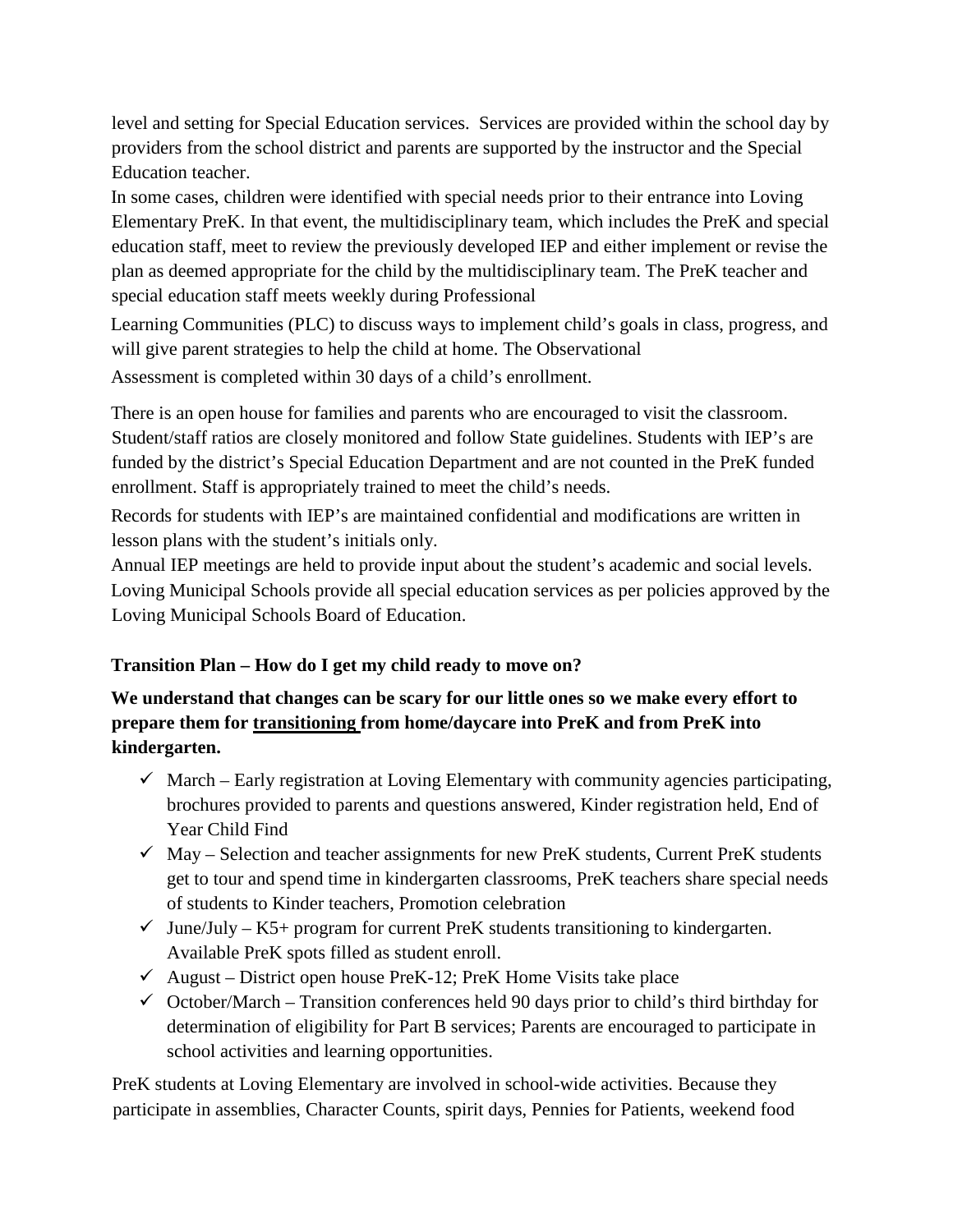backpacks, and see the Kindergarten teachers throughout the school year, the change from PreK to Kindergarten is often smooth and less scary.

#### **Loving Municipal Schools PreK Program**

Sample Daily Schedule

**Class Schedule**

- **7:45 – 7:55 Handwashing**
- **7:55 – 8:15 Breakfast in classroom**
- **8:15 – 8:30 Large Group**
- **8:30 – 8:50 Story Time**
- **8:50 – 9:50 Learning Centers**
- **9:50 – 10:20 Small Group**
- **10:20 – 10:50 Outdoor Gross Motor**
- **10:50 – 11:20 Restroom/Lunch**
- **11:20 – 11:30 Restroom/ Hand Wash**
- **11:30 – 12:00 Rest Time**
- **12:00 – 12:20 Clean up from rest time/restroom**
- **12:20 – 12:40 Story Time**
- **12:40 – 1:10 Outdoor Gross Motor**
- **1:10 – 1:30 Small Group**
- **1:30 – 1:50 Center Time**
- **1:50 – 2:00 Restroom/Handwashing**
- **2:00 – 2:15 Afternoon Meeting and Dismissal**

## **Professional Development – How do I know the teachers are qualified to teach my child?**

## **License and Education Levels**

NM PreK teachers and educational assistants are required by the state of New Mexico's Public Education Department to have a degree in Early Childhood Education (ECE). All classroom teachers must hold a current New Mexico ECE teaching license and assistants must have an associate's degree in ECE. Any teachers or assistants who do not have these credentials must take classes towards acquiring these degrees.

## **Continued Professional Training Opportunities**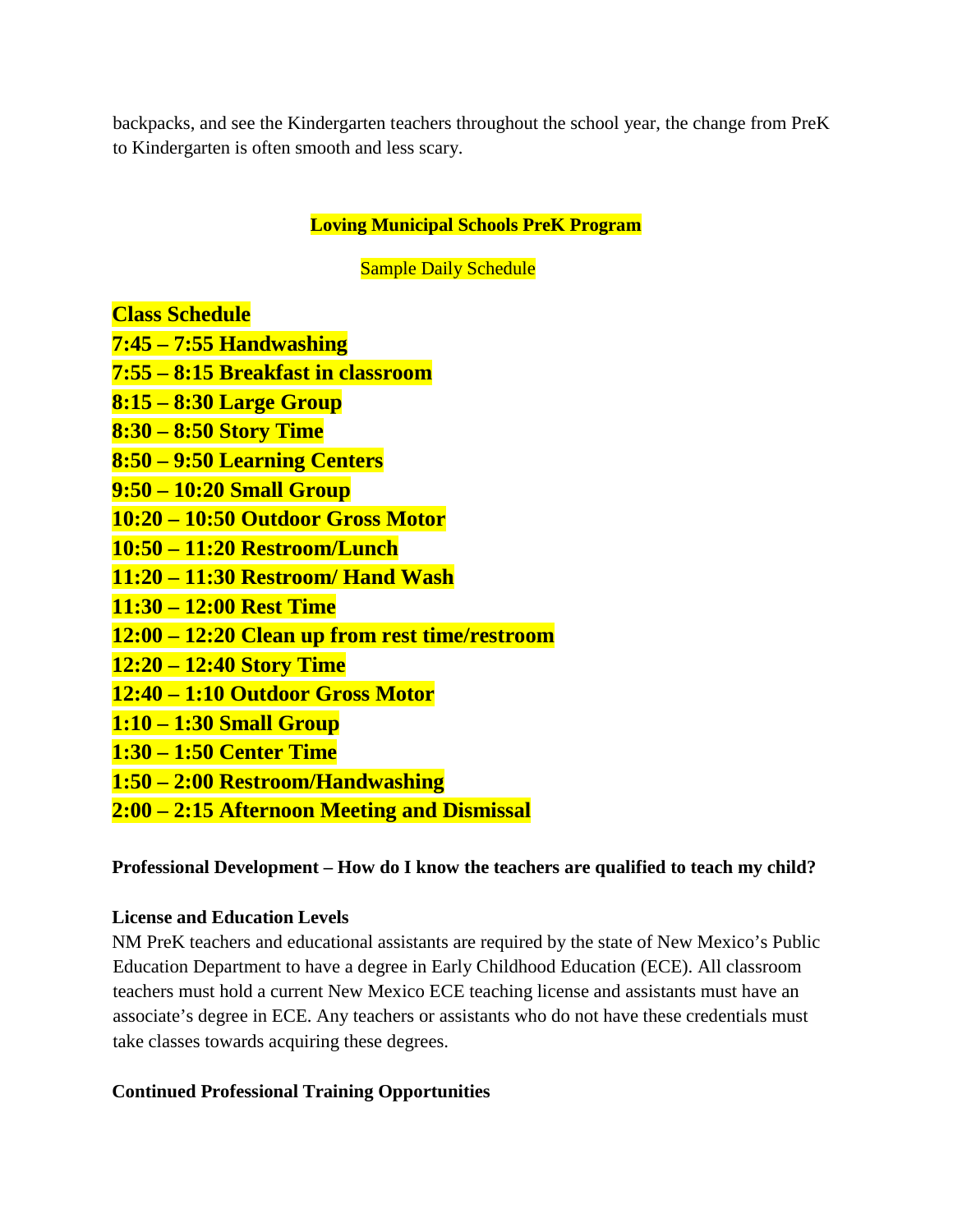New Mexico PreK requires teachers and assistants to attend trainings on current topics to ensure best practices are being utilized to teach our young students. In addition, PreK staff participate in professional learning communities (PLC) and district vertical teams. These groups of educators meet at least weekly to discuss opportunities to improve instruction and processes. Staff members who exhibit expertise in specific areas often provide modeling and professional development for colleagues.

#### **Individual Professional Development Plans**

Administrators, teachers and assistants are required to design an individual professional development plan each year. The plans must have an overall goal and short term objectives that give the steps that they will take to accomplish their goal and improve as educators.

#### **Program and Classroom Quality Improvement Plans – Do things always stay the same?**

Each year, each month, each day, we consistently identify procedures and practices that need to be different to make your child's experience in PreK to be successful. Some of these practices can be changed immediately while others must be planned, implemented, studied, and suggested changes acted upon to make meaningful improvement in our program and classrooms.

As a part of the New Mexico PreK program, Loving Elementary sets both short and long term goals. These goals reflect the individual ambitions of the school and its students. Continuous and enduring progress is based on knowing the site's opportunities for improvement and planning for sustainable growth.

#### **Family Educational Rights and Privacy Act (FERPA)**

The Family Educational Rights and Privacy Act (FERPA) is a Federal law that protects the privacy of student education records. The law applies to all schools that receive funds under an applicable program of the U.S. Department of Education.

FERPA gives parents certain rights with respect to their children's education records. These rights transfer to the student when he or she reaches the age of 18 or attends a school beyond the high school level. Students to whom the rights have transferred are "eligible students."

\*Parents or eligible students have the right to inspect and review the students' education records maintained by the school. Schools are not required to provide copies of records unless, for reasons such as great distance, it is impossible for parents or eligible students to review the records. Schools may charge a fee for copies.

\*Parents or eligible students have the right to request that a school correct records that they believe to be inaccurate or misleading. If the school decides not to amend the record, the parent or eligible student has the right to hearing. After the hearing, if the school still decides not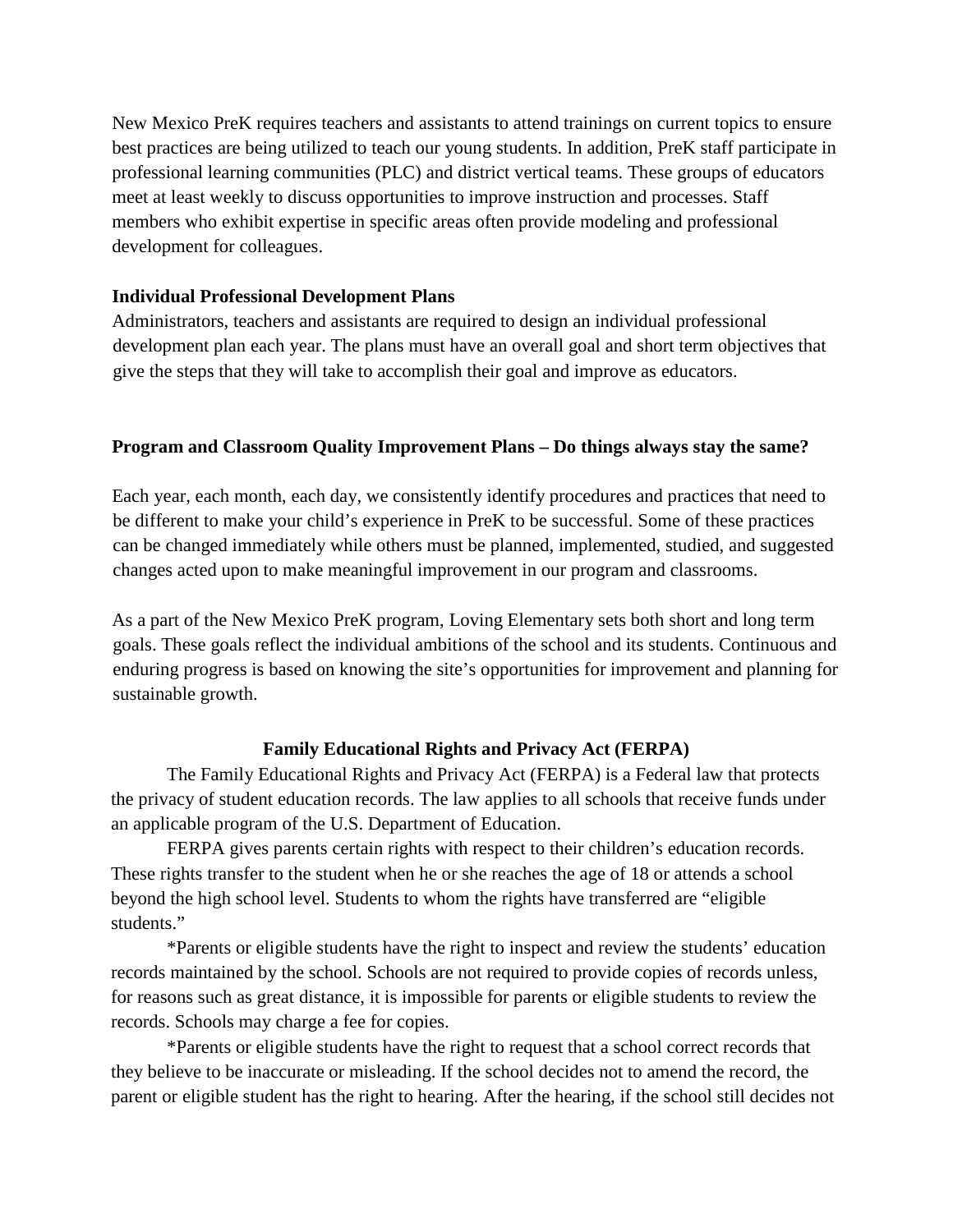to amend the record, the parents or eligible student has the right to place a statement with the record setting forth his or her view about the contested information.

\*Generally, schools just have permission from the parent or eligible student in order to release any information from a student's education record. However, FERPA allows schools to disclose these records without consent to the following parties or under the following conditions:

- 1. School officials with legitimate educational interest;
- 2. Other schools to which a student is transferring;
- 3. Specified officials for audit or evaluation purposes;
- 4. Appropriate parties in connection with financial aid to a student;
- 5. Organizations conducting certain studies for, or on behalf of, the school;
- 6. Accrediting organizations;
- 7. To comply with a judicial order or lawfully issued subpoena;
- 8. Appropriate officials in cases of health and safety emergencies; and
- 9. State and local authorities, with a juvenile justice system, pursuant to specific State law.

Schools may disclose, without consent, "directory" information, such as a student's name, address, telephone number, date and place of birth, honors and awards, and dates of attendance. However, schools must tell parents and eligible students about directory information and allow parents and eligible students a reasonable amount of time to request that the school not disclose directory information about them. Schools must notify parents or eligible students annually of their rights under FERPA. The actual

means of notification (special letter, inclusion in PTA bulletin, student handbook, or newspaper article) is left to the discretion of each school.

For additional information or technical assistance, call (202) 260-3887 or 1-800-877- 8339. Or contact Family Policy Compliance Office, U.S. Department of Education, 400 Maryland Avenue, SW, Washington, DC, 20202-5920.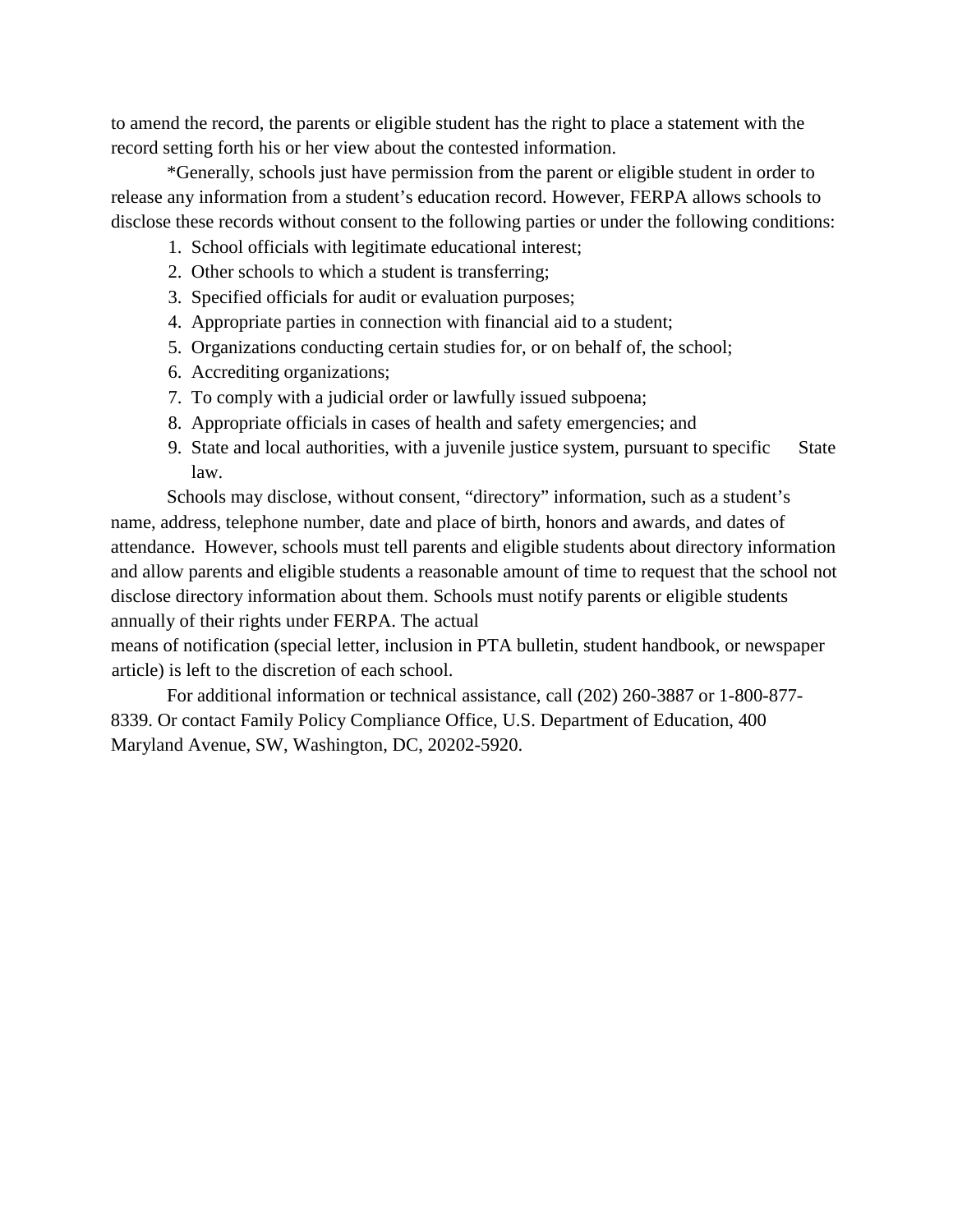**Parent Agreement Form**

*Dear Parents,* 

*Please read the contents of this handbook and then sign and return this page to your child's teacher. Thank you.* 

**Name of Your Child \_\_\_\_\_\_\_\_\_\_\_\_\_\_\_\_\_\_\_\_\_\_\_\_\_\_** 

 **I have read the Loving Elementary PreK Program Handbook. I understand the contents of these documents.** 

\_\_\_\_\_\_\_\_\_\_\_\_\_\_\_\_\_\_\_\_\_\_\_\_\_\_\_\_\_\_\_\_\_\_\_\_\_\_\_\_\_\_ \_\_\_\_\_\_\_\_\_\_\_\_\_\_\_\_

 **I accept my responsibility to follow these guidelines so that I can actively contribute to a quality-learning environment in the PreK program and support quality learning experiences for my child in the PreK program.**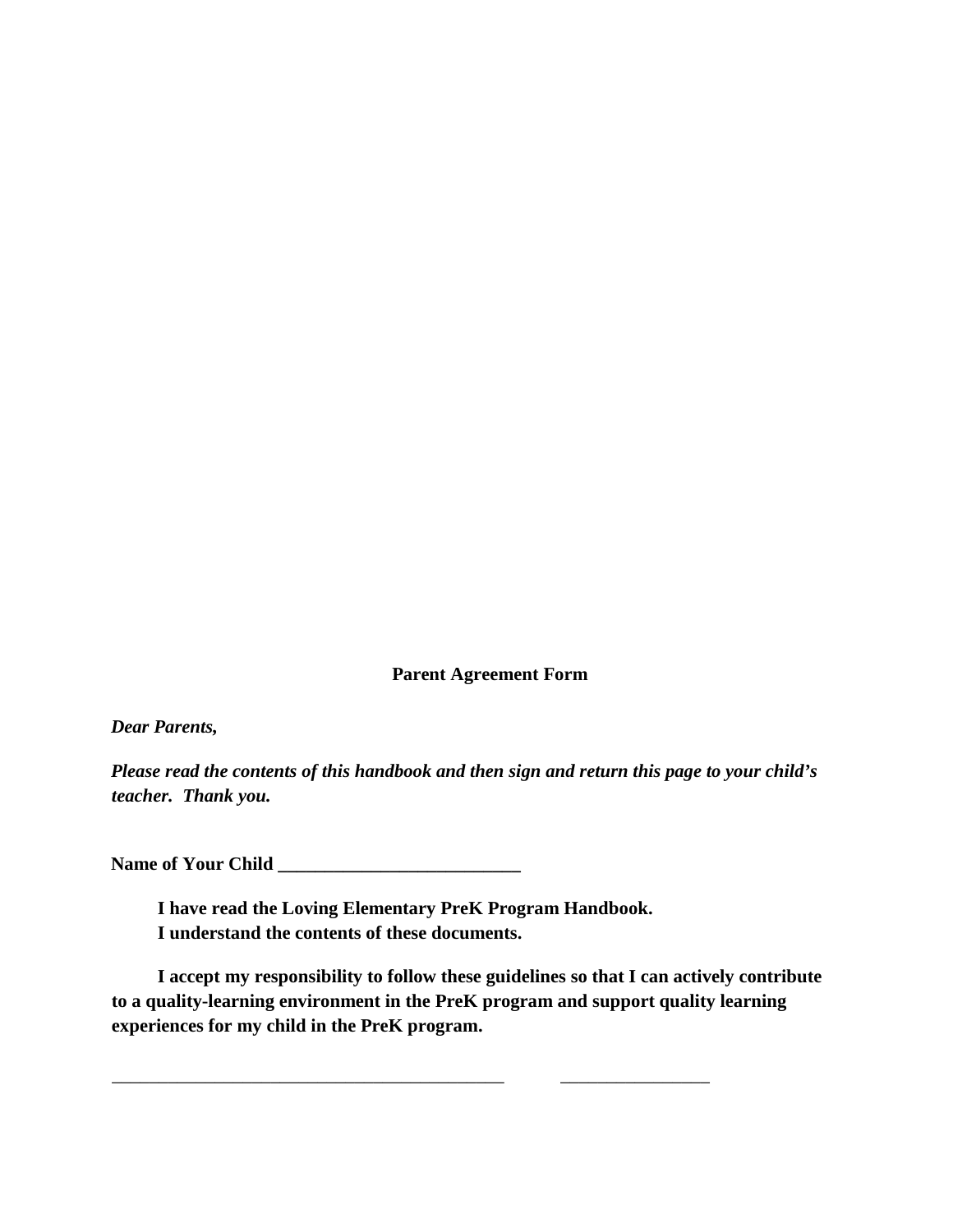| Parent/Guardian Signature    | Date |
|------------------------------|------|
| Parent/Guardian Signature    | Date |
| Witness for the PreK Program | Date |

## Family Engagement Calendar

- Home visits August  $12^{th}$   $19^{th}$
- First day of PreK Program August 24<sup>th</sup>
- Parent conferences October  $12^{th}$   $16^{th}$
- Thanksgiving Dinner To Be Announced
- Parent Conferences February  $15^{th} 18^{th}$
- Kindergarten Registration in Spring to be announced
- Parent Conferences May  $17<sup>th</sup> 21<sup>st</sup>$
- PreK Graduation To be announced
- Last Day of PreK Program May 27<sup>th</sup>